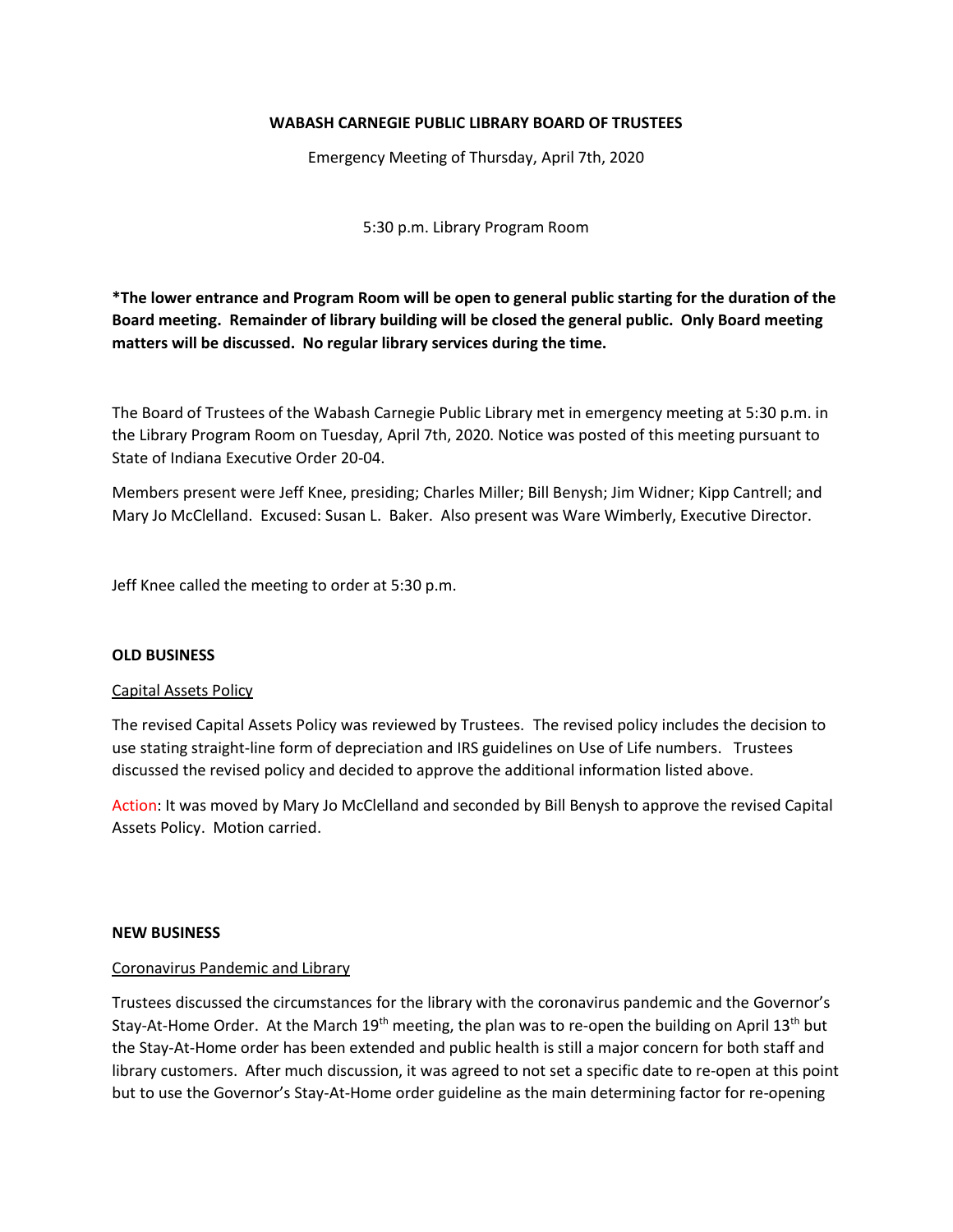the building. This was agreed by the Board for Ware to follow this State government order as guide to when re-opening will occur.

Action: It was moved by Bill Benysh and seconded by Charles Miller to use the Governor's Stay-At-Home order as the primary guide to when re-open the library building.

# Resolution and staff

With the coronavirus pandemic and decision to close the public to the public for the immediate future while library services continue, the library is required to have a resolution passed by the Board of Trustees to that effect. Staff are continuing to work from home so the library services are continuing through e-material services, library Facebook, library's website, social media, and other digital means. The resolution states due to public health concerns with the coronavirus pandemic, the library building is temporarily closed but library services are continuing with staff primarily working from home. The Trustees reviewed a proposed draft of a resolution to this effect. The resolution also states that staff will continue to be paid with the expectation that they will use the time for library work and job responsilbities. Following discussion, the Trustees approved the resolution.

Action: It was moved by Charles Miller and seconded by Mary Jo McClelland to approve the Resolution for Emergency Action in response to the Coronavirus (CORID-19). Motion passed.

## Part-time staff (Student Assistants)

With resolution, there was a further question on the status of the Student Assistants who are high school students. It was discussed at the March 19<sup>th</sup> meeting on having the part-time be given the choice of either coming in to work or opt to not get paid. This was what was decided on. In looking at the Personnel Policy following the meeting and Ware should have looked at it more closely, Ware corresponded with Trustees that the part-time should be paid due to the Emergency Closing section (5.7). This was communicated to Trustees by e-mail. The majority of responses were to proceed with pay and re-evaluate at next meeting. Part-time staff are doing work from home include professional webinars and assisting full-time staff on projects.

There was discussion on whether this should include Student Assistants who are high school students. Student Assistants duties can only be done in the library building unfortunately. After discussion back and forth, it was decided that Student Assistants would not continue to be paid. The primary reasons were that their work could only be done in the library and thus non-essential at the time. Also, the Student Assistants were primarily dependents with families.

Action: It was moved by Mary Jo McClelland and seconded by Charles Miller to not include Student Assistants (High School) in the resolution to continue to pay. Motion passed.

It was further discussed when pause paying Student Assistants should begin until the library building reopens. Since the library is currently in the middle of the pay period, it was agreed to begin this on April  $16<sup>th</sup>$  which is the beginning of the next pay period.